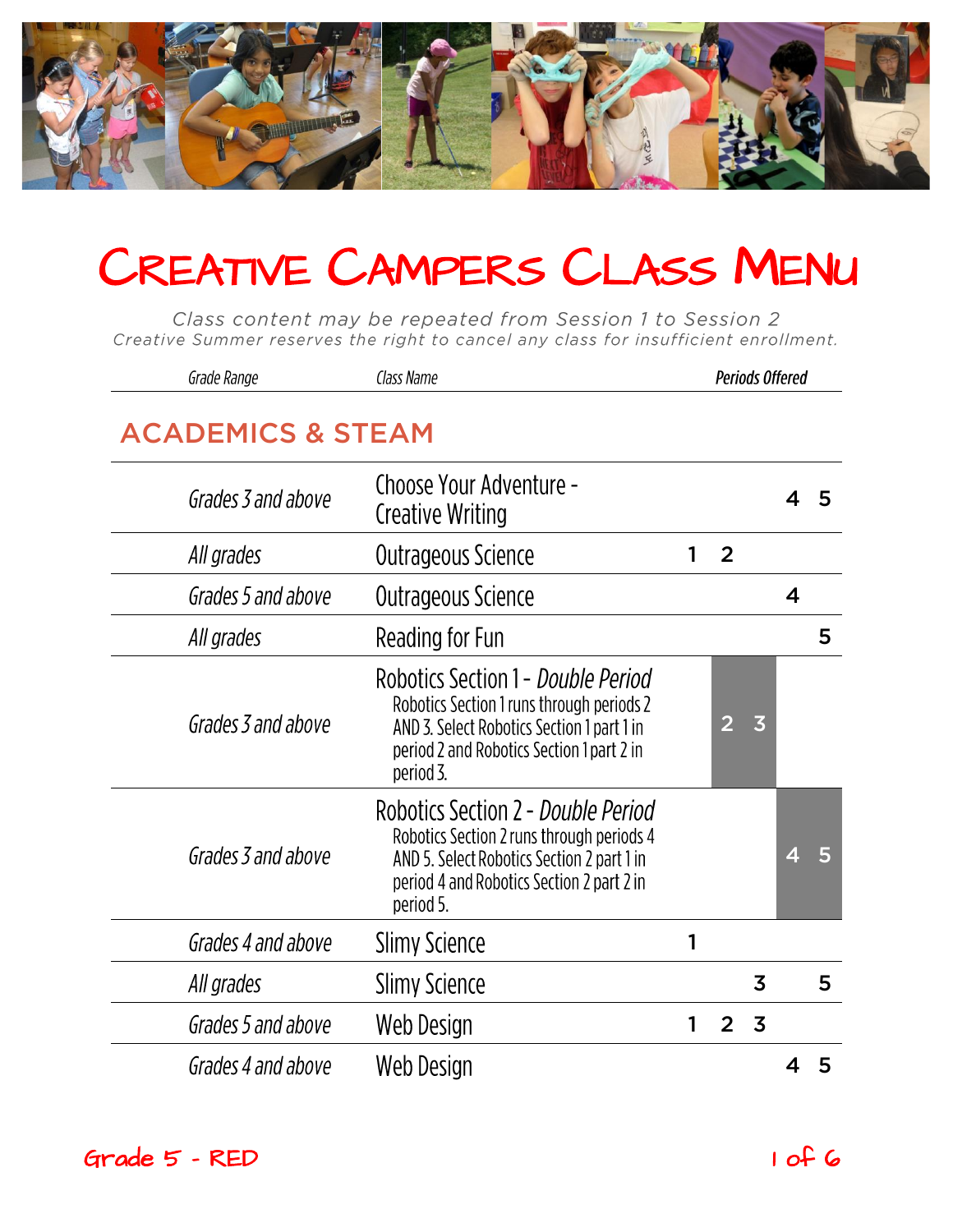Class content may be repeated from Session 1 to Session 2 Creative Summer reserves the right to cancel any class for insufficient enrollment.

| Class Name             |                |                |                         |                        |
|------------------------|----------------|----------------|-------------------------|------------------------|
|                        |                |                |                         |                        |
| All That Jazz          | $\overline{2}$ |                |                         |                        |
| <b>Barre Fitness</b>   | 2 <sup>1</sup> | 3              |                         |                        |
| Cardio Dance           |                | $\overline{3}$ |                         |                        |
| Cardio Dance           |                |                | $\boldsymbol{4}$        |                        |
| Dance Team             | $\overline{2}$ |                | $\overline{\mathbf{4}}$ |                        |
| Hip Hop Dance          | 2<br>1         |                |                         |                        |
| Intro to Break Dancing |                |                |                         | 5                      |
| <b>Modern Dance</b>    | 1              |                |                         | 5                      |
| Pom Poms               | 1              | $\overline{3}$ |                         |                        |
| Pom Poms               |                |                |                         | 5                      |
| Tap Dance              |                |                | 4                       |                        |
|                        |                |                |                         | <b>Periods Offered</b> |

#### **DRAMA & THEATER**

| Grades 5 and above | <b>Curtain Call - The Musical -</b><br>Double Period<br>Curtain Call – The Musical runs through<br>periods 4 AND 5. Select Curtain Call part 1 in<br>period 4 and Curtain Call part 2 in period 5. |    |   | 4 | 15 |
|--------------------|----------------------------------------------------------------------------------------------------------------------------------------------------------------------------------------------------|----|---|---|----|
| Grades 5 and above | Improvisation                                                                                                                                                                                      |    | 3 |   |    |
| Grades 2-5         | <b>Mystical Magic</b>                                                                                                                                                                              | -2 |   |   |    |
| Grades 2-5         | Puppetry                                                                                                                                                                                           |    | 3 |   |    |
| Grades 4 and above | <b>Theater Workshop</b>                                                                                                                                                                            |    |   |   |    |

Grade 5 - RED 2 of 6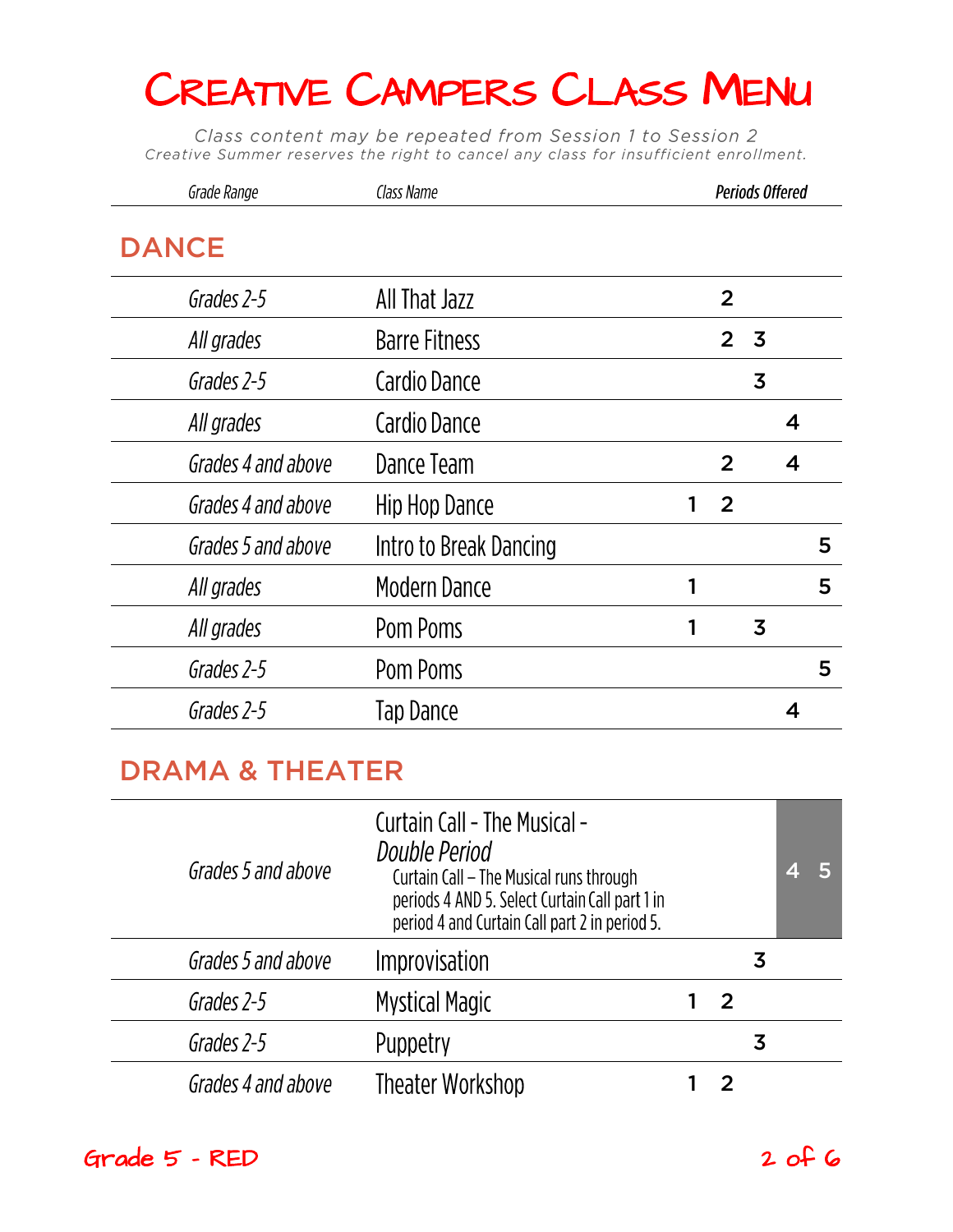Class content may be repeated from Session 1 to Session 2 Creative Summer reserves the right to cancel any class for insufficient enrollment.

| Grade Range | Class Name | Periods Offered |
|-------------|------------|-----------------|
|-------------|------------|-----------------|

| All grades         | Chess                                                                                                                                                                                                                              | 1 |                |                         | 4                       | 5 |
|--------------------|------------------------------------------------------------------------------------------------------------------------------------------------------------------------------------------------------------------------------------|---|----------------|-------------------------|-------------------------|---|
| Grades 4 and above | Debate                                                                                                                                                                                                                             |   |                |                         |                         | 5 |
| All grades         | Games Galore                                                                                                                                                                                                                       |   |                | 3                       |                         |   |
| Grades 2-5         | Leadership for Girls                                                                                                                                                                                                               | 1 |                |                         |                         |   |
| Grades 4 and above | Leadership Seminar for Girls -<br>Double Period<br>Leadership Seminar for Girls runs through<br>periods 2 AND 3. Select Leadership Seminar<br>for Girls part 1 in period 2 and Leadership<br>Seminar for Girls part 2 in period 3. |   | $\overline{2}$ | $\overline{3}$          |                         |   |
| Grades 2-5         | Nature's Way                                                                                                                                                                                                                       | 1 | $\overline{2}$ |                         |                         |   |
| All grades         | Newspaper                                                                                                                                                                                                                          | 1 |                | $\overline{3}$          | 4                       | 5 |
| Grades 4-5         | <b>Relaxation Station</b>                                                                                                                                                                                                          |   |                |                         | $\overline{\mathbf{4}}$ |   |
| Grades 4 and above | Sign Language                                                                                                                                                                                                                      |   | $\overline{2}$ |                         |                         |   |
| Grades 2-6         | Sign Language                                                                                                                                                                                                                      |   |                | $\overline{3}$          |                         |   |
| <b>MUSIC</b>       |                                                                                                                                                                                                                                    |   |                |                         |                         |   |
| All grades         | <b>Broadway Melodies</b>                                                                                                                                                                                                           |   |                |                         | 4                       | 5 |
| All grades         | Guitar                                                                                                                                                                                                                             | 1 | $\overline{2}$ | $\overline{\mathbf{3}}$ | 4                       | 5 |
| All grades         | Piano                                                                                                                                                                                                                              | 1 | $\overline{2}$ | $\overline{3}$          | $\overline{\mathbf{4}}$ | 5 |
| Grades 5 and above | Pitch Perfect                                                                                                                                                                                                                      |   |                | $\overline{3}$          |                         |   |
| All grades         | Sing!                                                                                                                                                                                                                              |   | $\overline{2}$ |                         |                         |   |
|                    |                                                                                                                                                                                                                                    |   |                |                         |                         |   |

Singer / Songwriter

**Ukulele** 

Grades 4 and above All grades

 $Grade$  5 - RED  $3$  of 6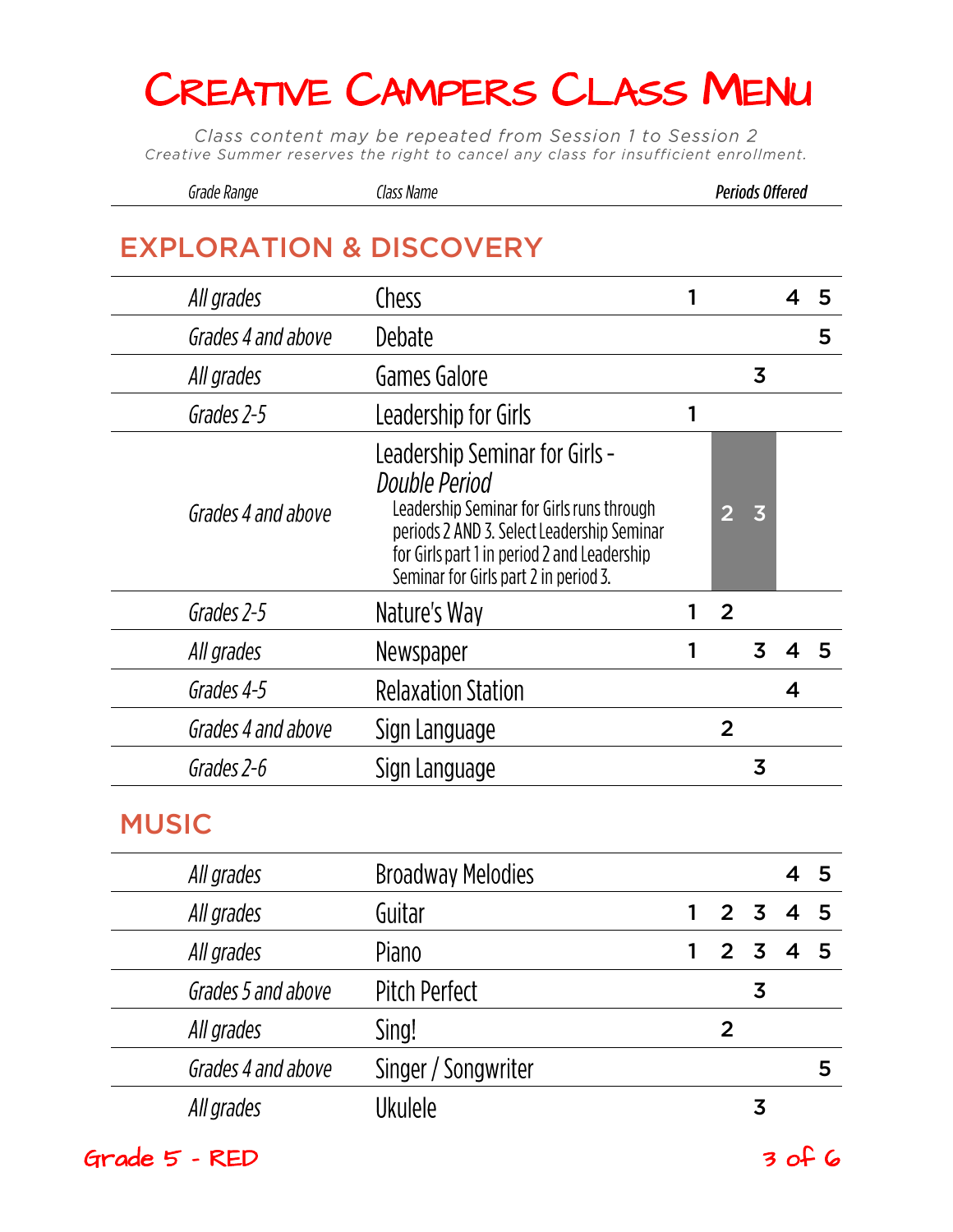Class content may be repeated from Session 1 to Session 2 Creative Summer reserves the right to cancel any class for insufficient enrollment.

| Grade Range                 | Class Name               |   |                |   | <b>Periods Offered</b>  |   |
|-----------------------------|--------------------------|---|----------------|---|-------------------------|---|
| <b>SPORTS &amp; FITNESS</b> |                          |   |                |   |                         |   |
|                             |                          |   |                |   |                         |   |
| Grades 4 and above          | Archery                  | 1 | 2              | 3 | 4                       | 5 |
| Grades 5 and above          | <b>Basketball</b>        |   | $\overline{2}$ |   |                         |   |
| Grades 4 and above          | Dodgeball                | 1 |                |   |                         |   |
| Grades 5 and above          | Dodgeball                |   |                | 3 |                         |   |
| All grades                  | Golf                     |   |                |   | 4                       | 5 |
| All grades                  | Lacrosse                 |   | $\overline{2}$ |   |                         |   |
| Grades 4 and above          | Multi-Sports             |   | $\overline{2}$ |   |                         |   |
| Grades 2-5                  | <b>Multi-Sports</b>      |   |                | 3 |                         |   |
| Grades 2-5                  | Multi-Sports - Indoor    |   |                |   |                         | 5 |
| Grades 4 and above          | <b>Personal Fitness</b>  |   |                |   | 4                       | 5 |
| Grades 4 and above          | Ping Pong                |   |                |   | $\overline{\mathbf{4}}$ |   |
| Grades 3-6                  | Ping Pong                |   |                |   |                         | 5 |
| All grades                  | Soccer - Indoor          |   |                |   | 4                       | 5 |
| Grades 4 and above          | Soccer - Outdoor         |   | $\overline{2}$ |   |                         |   |
| All grades                  | Soccer - Outdoor         |   |                | 3 |                         |   |
| Grades 2-5                  | Softball                 |   | $\overline{2}$ |   |                         |   |
| All grades                  | <b>Stroke Clinic</b>     |   |                |   | 4                       |   |
| Grades 4 and above          | Swimming - Instructional |   | $\overline{2}$ |   |                         |   |
| All grades                  | Swimming - Instructional |   |                |   |                         | 5 |

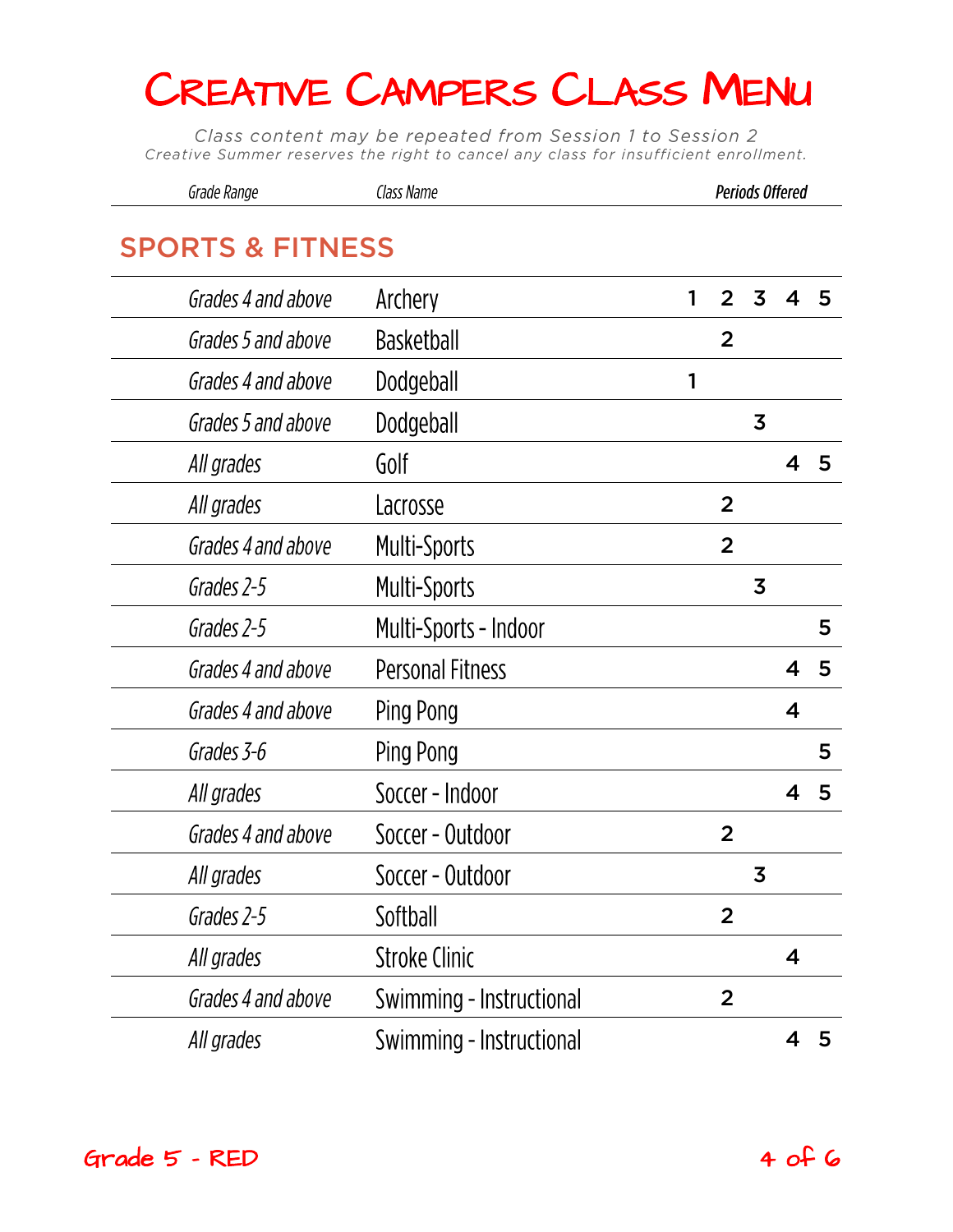Class content may be repeated from Session 1 to Session 2 Creative Summer reserves the right to cancel any class for insufficient enrollment.

| Grade Range                            | Class Name             | <b>Periods Offered</b> |  |
|----------------------------------------|------------------------|------------------------|--|
| <b>SPORTS &amp; FITNESS, continued</b> |                        |                        |  |
| Grades 2-5                             | Ultimate Flag Football | 3                      |  |
| Grades 2-5                             | Volleyball             |                        |  |
| All grades                             | Yoga                   |                        |  |
| Grades 4 and above                     | Yoqa                   | 3                      |  |
|                                        |                        |                        |  |

#### **VISUAL ARTS & CRAFTS**

| Grades 5 and above | Clay Arts             |   |                | 3              | $\boldsymbol{4}$ |   |
|--------------------|-----------------------|---|----------------|----------------|------------------|---|
| Grades 4 and above | Crafts Workshop       |   |                |                |                  |   |
| All grades         | Crafts Workshop       |   |                | 3              |                  |   |
| Grades 4 and above | Crochet               |   | $\overline{2}$ |                |                  |   |
| Grades 3 and above | Crochet               |   |                |                |                  | 5 |
| Grades 4 and above | Darkroom Photography  | 1 | $\overline{2}$ |                |                  |   |
| Grades 4 and above | Digital Photography   |   |                | 3              |                  |   |
| Grades 3-6         | Digital Photography   |   |                |                | $\boldsymbol{4}$ |   |
| Grades 5 and above | Digital Photography   |   |                |                |                  | 5 |
| Grades 5 and above | Drawing               |   |                |                |                  |   |
| Grades 2-5         | Drawing               |   |                | $\overline{3}$ |                  |   |
| Grades 4 and above | <b>Gimp Magic</b>     |   | $\overline{2}$ |                |                  |   |
| Grades 4 and above | <b>Hand Lettering</b> |   |                |                | Δ                | 5 |
| Grades 5 and above | Interior Design       |   |                | 3              |                  |   |
|                    |                       |   |                |                |                  |   |

 $Grade$  5 - RED  $5$  of 6